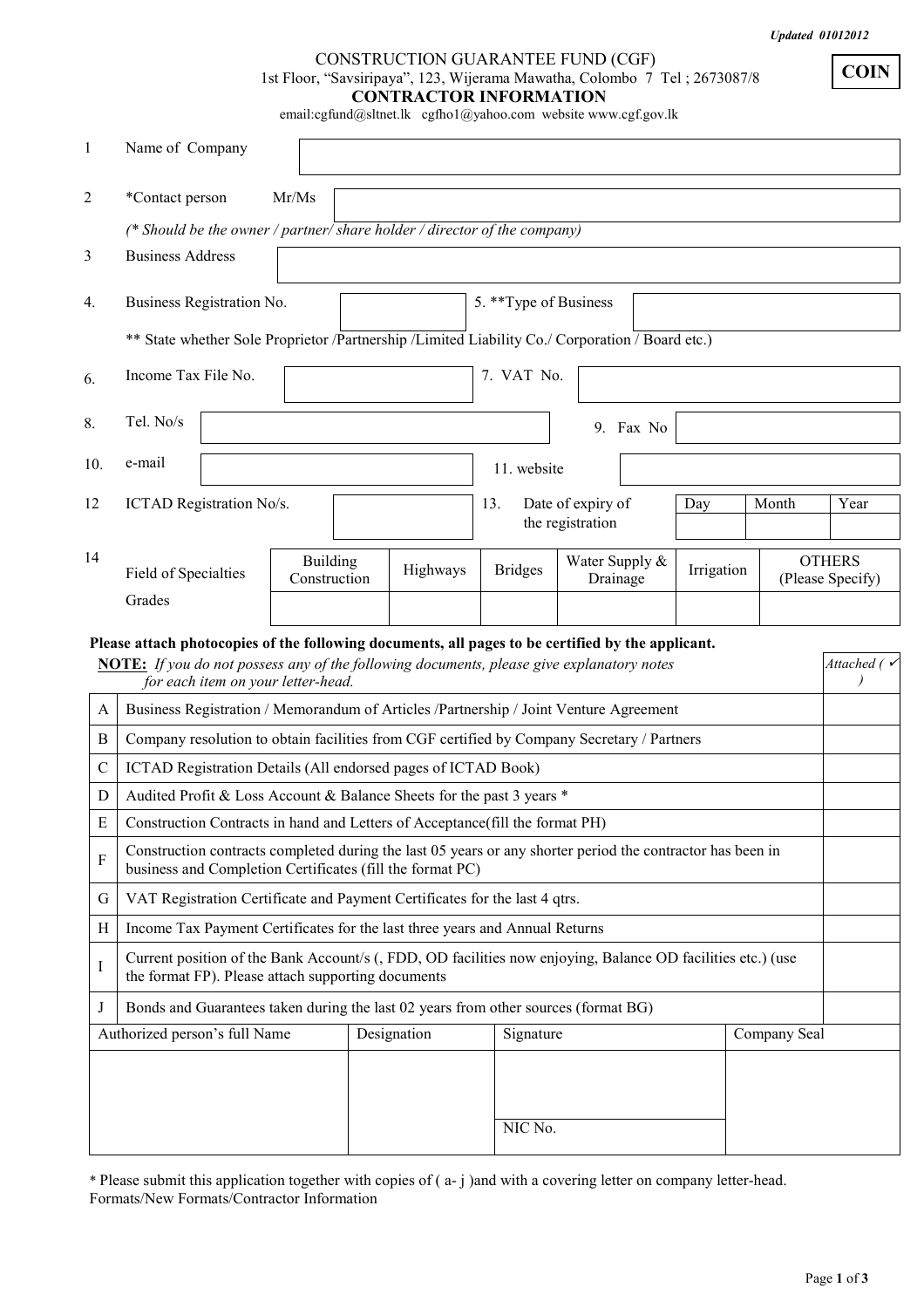|               | Attachments to the Application | <b>COIN</b>                          |                      |                     |                                                                                                |                             |                          |                     |                         | FORMAT (PC+FP)<br>Updated 01012012 |                    |
|---------------|--------------------------------|--------------------------------------|----------------------|---------------------|------------------------------------------------------------------------------------------------|-----------------------------|--------------------------|---------------------|-------------------------|------------------------------------|--------------------|
|               |                                |                                      |                      |                     | PROJECTS COMPLETED DURING THE LAST 05 YEARS OR FOR THE PERIOD THE ORGANIZATION WAS ESTABLISHED |                             |                          |                     |                         |                                    |                    |
| $\frac{8}{2}$ |                                | Period from                          |                      | $\Gamma$            | Client                                                                                         | Project                     | Value(Rs)<br>Contract    | Value (Rs)<br>Final | Date of Completion **   |                                    | Remarks            |
|               | Year                           | Month                                | Year                 | Month               |                                                                                                |                             |                          |                     | Year                    | Month                              |                    |
|               |                                |                                      |                      |                     |                                                                                                |                             |                          |                     |                         |                                    |                    |
|               |                                |                                      |                      |                     |                                                                                                |                             |                          |                     |                         |                                    |                    |
|               |                                |                                      |                      |                     |                                                                                                |                             |                          |                     |                         |                                    |                    |
|               |                                |                                      |                      |                     |                                                                                                |                             |                          |                     |                         |                                    |                    |
|               |                                |                                      |                      |                     |                                                                                                |                             |                          |                     |                         |                                    |                    |
|               |                                |                                      |                      |                     |                                                                                                |                             |                          |                     |                         |                                    |                    |
|               |                                |                                      |                      |                     |                                                                                                |                             |                          |                     |                         |                                    |                    |
|               |                                |                                      |                      |                     |                                                                                                |                             |                          |                     |                         |                                    |                    |
|               |                                |                                      |                      |                     |                                                                                                |                             |                          |                     |                         |                                    |                    |
|               |                                | FINANCIAL FACILITY/IES PERFORMANCE/S |                      |                     |                                                                                                |                             |                          |                     |                         |                                    |                    |
| $\frac{1}{2}$ | the Bank<br>Name of            | Branch/es<br>Bank/s &                | A/C Nos.<br>Current  | Savings A/C<br>Nos. | <b>Fixed Deposit</b><br>Nos.                                                                   | Deposit No/s.<br>Short call | Guarantees<br>Letters of | Short Term<br>Loans | Guarantees<br>Revolving | Overdrafts<br>available            | Overdrafts<br>Used |
|               |                                |                                      |                      |                     |                                                                                                |                             |                          |                     |                         |                                    |                    |
|               |                                |                                      |                      |                     |                                                                                                |                             |                          |                     |                         |                                    |                    |
|               |                                |                                      |                      |                     |                                                                                                |                             |                          |                     |                         |                                    |                    |
|               |                                |                                      |                      |                     |                                                                                                |                             |                          |                     |                         |                                    |                    |
|               | Name of Organization           |                                      | Authorized Signature |                     |                                                                                                |                             | Seal/Rubber Stamp        |                     | Date                    |                                    |                    |

Attachments to the Application FORMAT (**PH+BG**) Attachments to the Application

FORMAT (PH+BG)

Page **2** of **3**  $_{\rm D}$ dated 01012012  $_{\rm O}$